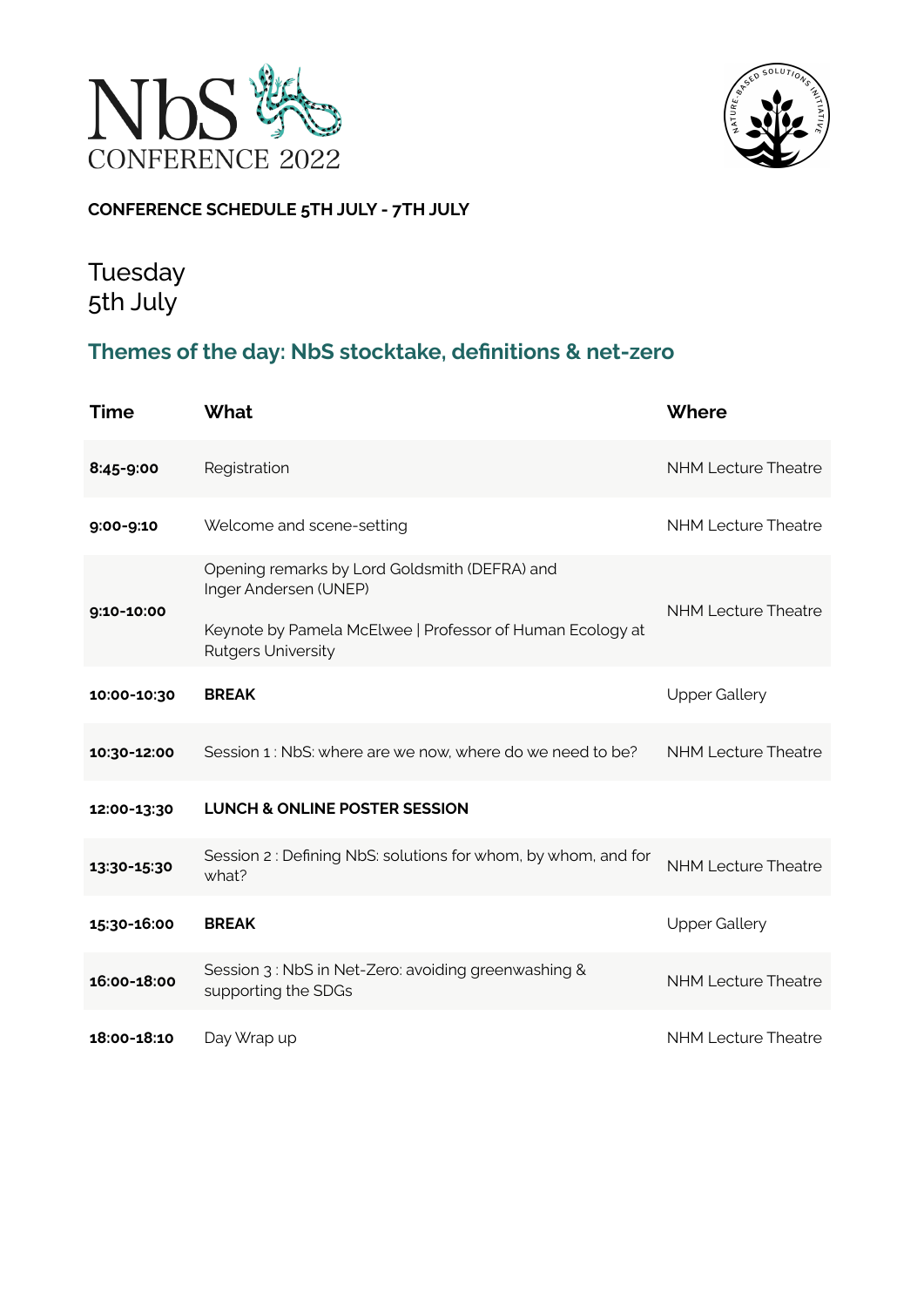# **Wednesday** 6th July

## **Themes of the day: Indigenous peoples, governance & finance**

| <b>Time</b> | <b>What</b>                                                                                                                                                          | Where                                   |
|-------------|----------------------------------------------------------------------------------------------------------------------------------------------------------------------|-----------------------------------------|
| 9:00-9:10   | Goals for the day                                                                                                                                                    | <b>NHM Lecture Theatre</b>              |
| 9:10-10:00  | Opening plenary 2<br>Keynotes by Marc Palahi (EFI), Atossa Soltani (Amazon Watch),<br>Gregorio Mirabel (COICA)                                                       | <b>NHM Lecture Theatre</b>              |
| 10:00-10:30 | <b>BREAK</b>                                                                                                                                                         | <b>Upper Gallery</b>                    |
| 10:30-12:30 | Session 4 : Critical role of Indigenous People and local<br>communities in delivering successful NbS                                                                 | <b>NHM Lecture Theatre</b>              |
| 12:30-14:00 | <b>LUNCH &amp; ONLINE POSTER SESSION</b>                                                                                                                             |                                         |
| 14:00-16:00 | Session 5A - Parallel - Understanding and ensuring positive<br>outcomes for biodiversity and ecosystem health of NbS for<br>climate change mitigation and adaptation | <b>NHM Lecture Theatre</b>              |
| 14:00-16:00 | Session 5B - Parallel - Governing NbS: Fostering inclusive and<br>restorative land use governance                                                                    | Oxford Martin School<br>Lecture Theatre |
| 16:00-16:30 | <b>BREAK</b>                                                                                                                                                         | <b>Upper Gallery</b>                    |
| 16:30-18:30 | Session 6A - Parallel - Understanding and overcoming<br>obstacles - when do NbS not deliver for people, nature, or<br>climate and why?                               | Oxford Martin School<br>Lecture Theatre |
| 16:30-18:30 | Session 6B - Parallel - Financing NbS: delivering money when<br>and to where it matters                                                                              | <b>NHM Lecture Theatre</b>              |
| 18:30-18:45 | Day wrap up                                                                                                                                                          | <b>NHM Lecture Theatre</b>              |
| 18:45-19:15 | <b>BREAK - DRINKS AND POSTERS AND EXHIBITS</b>                                                                                                                       | Upper Gallery & Main<br>hall            |
| 19:15-21:15 | Drinks & dinner reception                                                                                                                                            | Main hall amidst the<br>collections     |